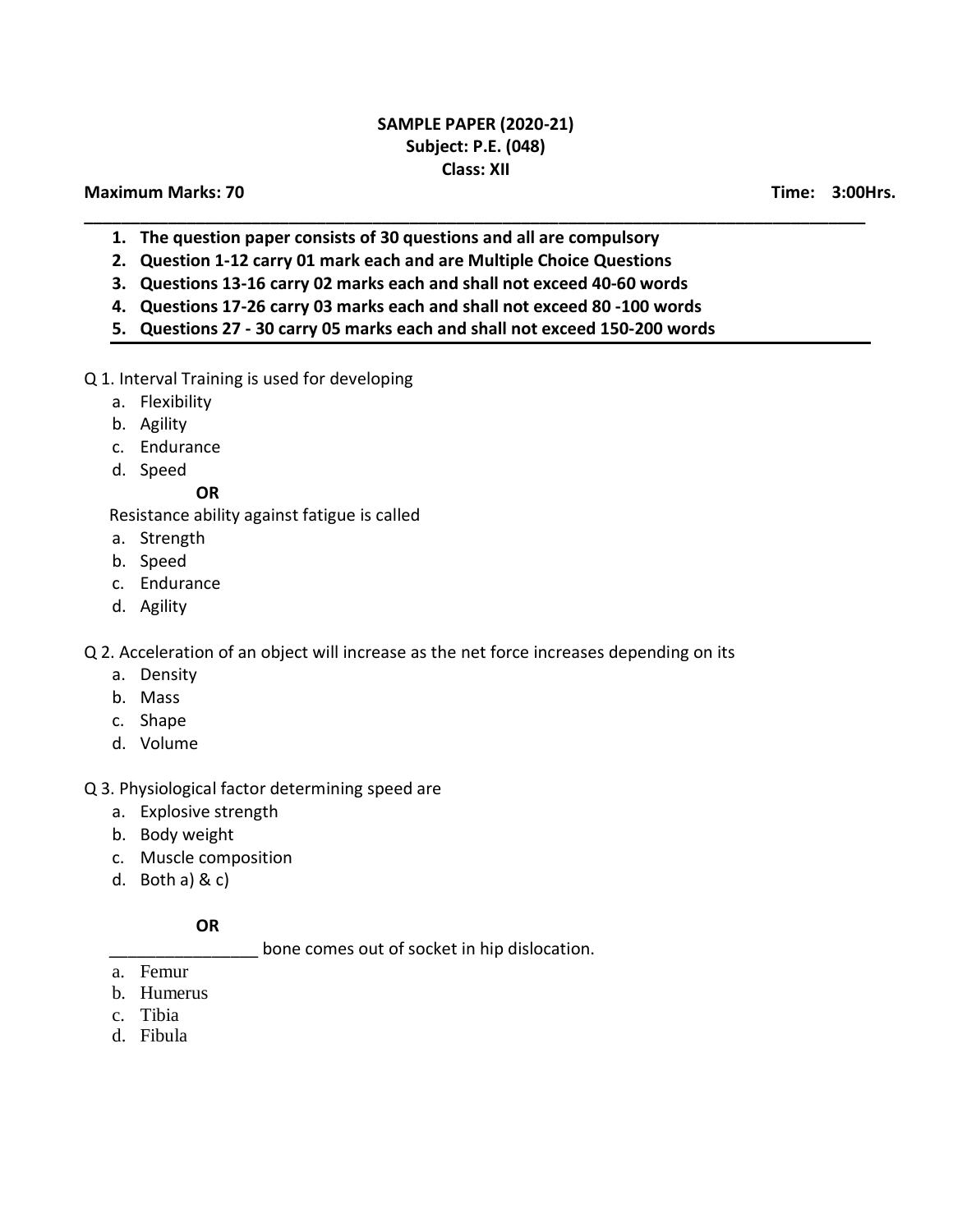- Q 4. The word Meso in Mesomorph is related to
	- a. Fat
	- b. Lean
	- c. Muscular
	- d. None of the above

Q 5. . A pattern of disobedience can be observed in children suffering from

- a. ODD
- b. ADHD
- c. OCD
- d. SPD
- Q6. What is Bye?
	- a. It's a method of drawing fixture.
	- b. Point system for team games.
	- c. Advantage given to a team to not play in initial round.
	- d. Placing of teams according to previous performance.

## Q 7. Dislocation is related to

- a. Bone injury
- b. Skin Injury
- c. Muscular Injury
- d. Joint injuries

## **OR**

Fracture where a part of broken bone enters another bone

- a. Simple fracture
- b. Compound fracture
- c. Impacted fracture
- d. Green stick fracture

Q 8. Ability to achieve maximum speed from stationary position is called  $\sim$ 

- a. Speed endurance
- b. Acceleration ability
- c. Locomotors ability
- d. Movement speed

 $Q$  9. What is the value placed for Male in VO<sub>2</sub> MAX formula?

- a. 1
- b. 0
- c. 0.85
- d. 0.72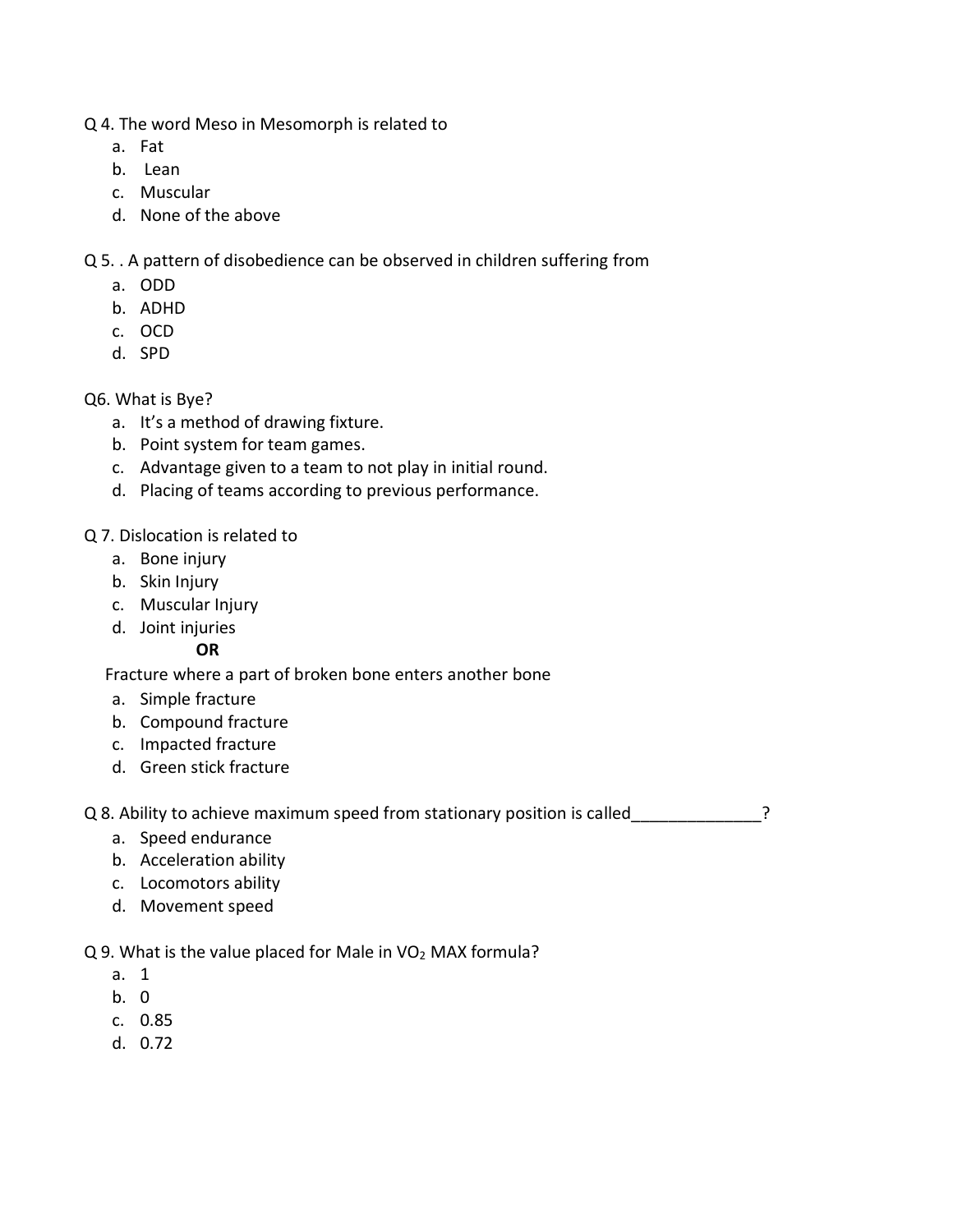Q 10. One of the possible causes for Obesity could be?

- a. Heredity
- b. Excessive eating
- c. Fast metabolism
- d. Both a) & b)

Q 11. Given below are the two statements labeled Assertion (A) and Reason (R).

- A. Assertion (A): Physical Education is an elective discipline.
- B. Reason (R): Physical Education borrows principles from other allied fields.

In the context of above two statements, which one of the following is correct?

- a. Both (A) and (R) are true and (R) is the correct explanation of (A).
- b. Both (A) and (R) are true, but (R) is not the correct explanation of (A).
- c. (A) is true, but (R) is false.
- d. (A) is false, but (R) is true

Q 12. Match List – I with List – II and select the correct answer from the code given below:

| LIST - I       |           | LIST - II      |                        |
|----------------|-----------|----------------|------------------------|
| <b>Vitamin</b> |           | <b>Disease</b> |                        |
|                | Vitamin A |                | Pyorrhea               |
| ii             | Vitamin B | ji             | Rickets                |
| iii            | Vitamin C | iii            | Beriberi               |
| iv             | Vitamin D | I٧             | <b>Night Blindness</b> |

| Code |  |  |     |   |  |  |
|------|--|--|-----|---|--|--|
|      |  |  | iii | N |  |  |
|      |  |  |     |   |  |  |
|      |  |  |     |   |  |  |
|      |  |  |     |   |  |  |
|      |  |  |     |   |  |  |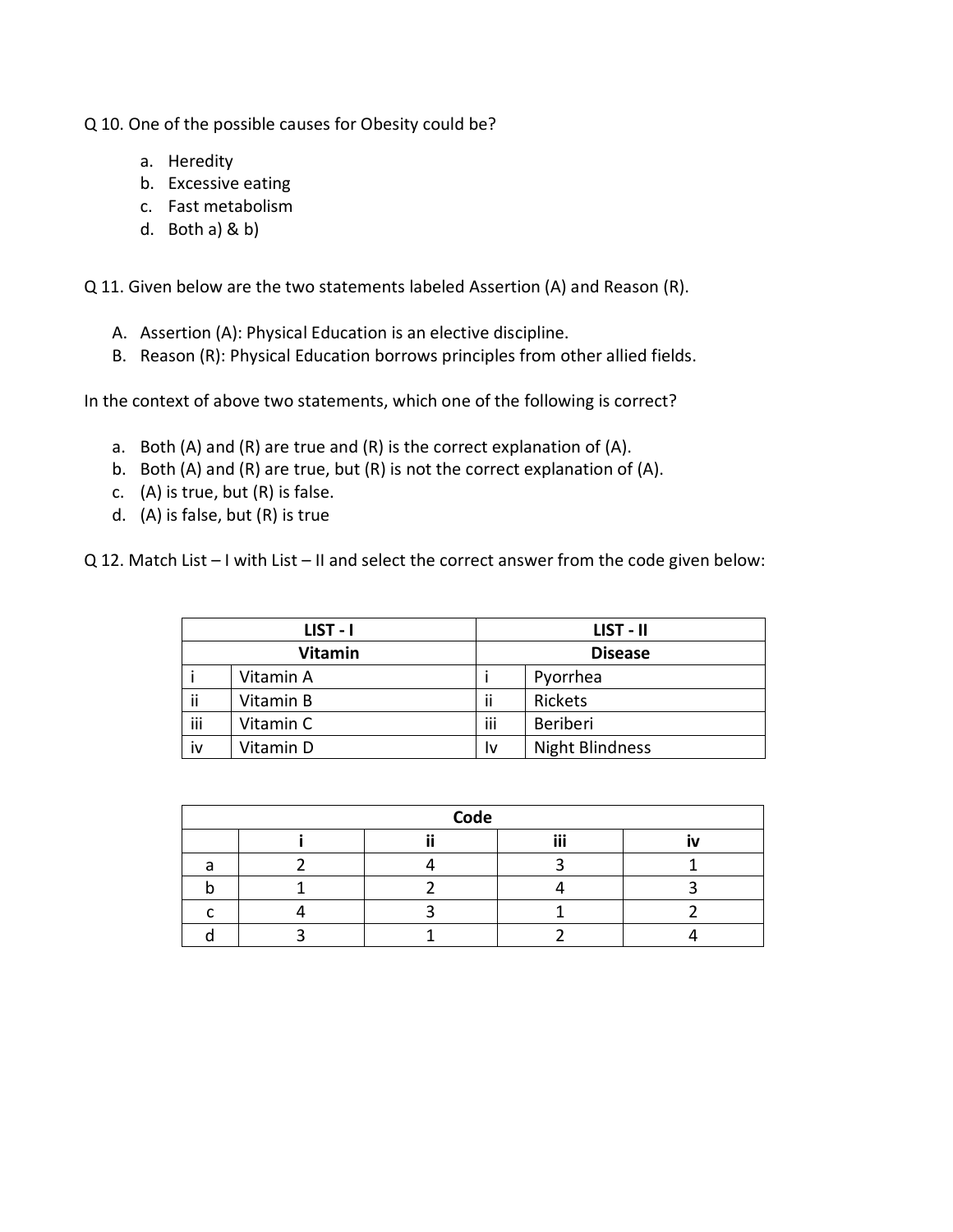Q 13. Identify the below given Asanas and write the names



# Q 14. Identify the human movement and give their names

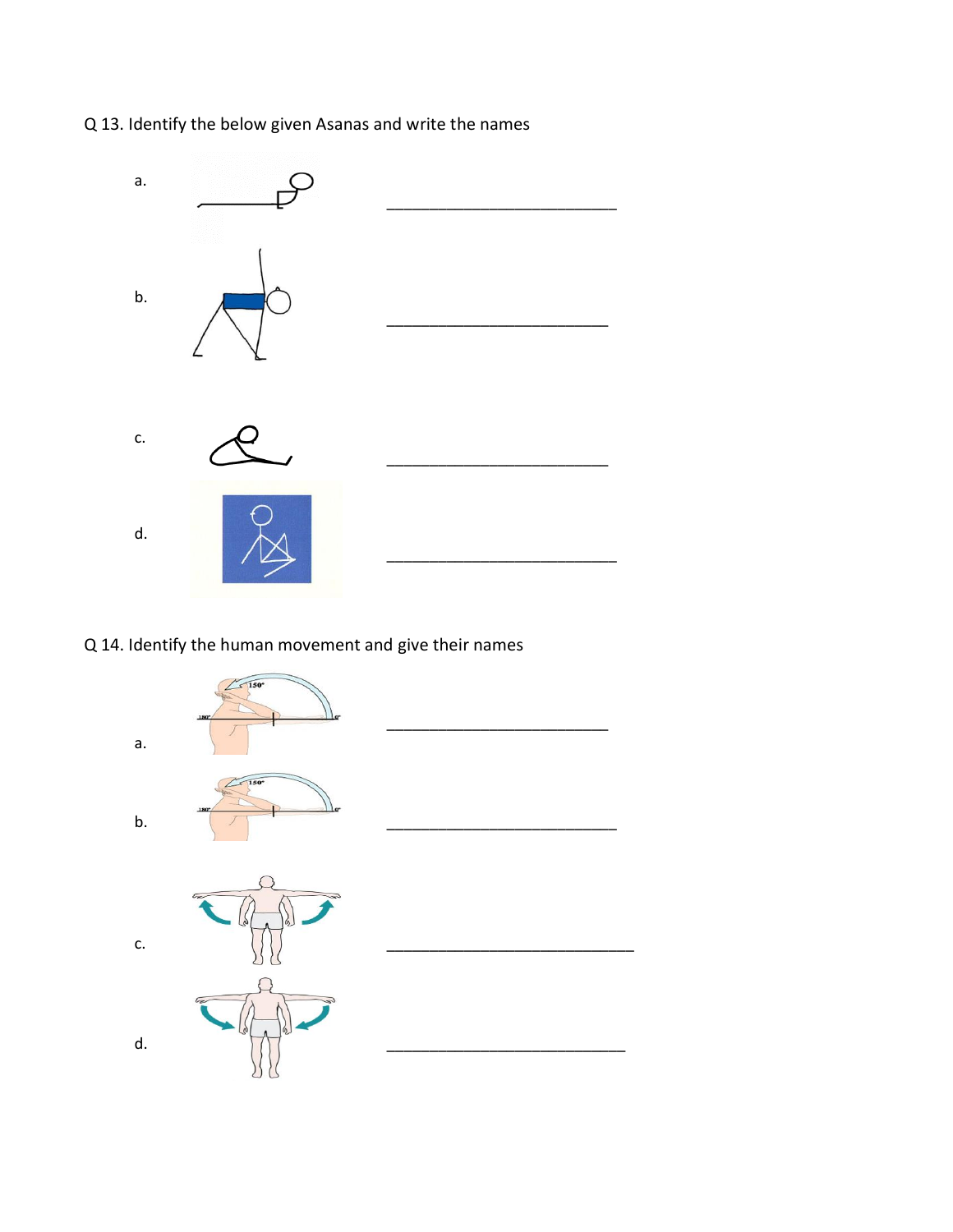- Q 15. Design a free hand four exercises programme for curing Round Shoulders.
- Q 16. Differentiate between 'ODD' and 'SPD' on the basis of their symptoms (any two) **OR** Differentiate between 'DHD' and 'ASD' on the basis of their symptoms (any two)



Q 17. Below given is the BMI data of a school's health check-up



**MMM** 

 $\ddot{\phantom{1}}$ 

On the basis of the above data; answer the following questions:

- A. In which category does the major student population falls into?
	- a. Obese
	- b. Normal weight
	- c. Under weight
	- d. Over weight
- B. The school has to develop an activity based program to decrease the number of:







a b c d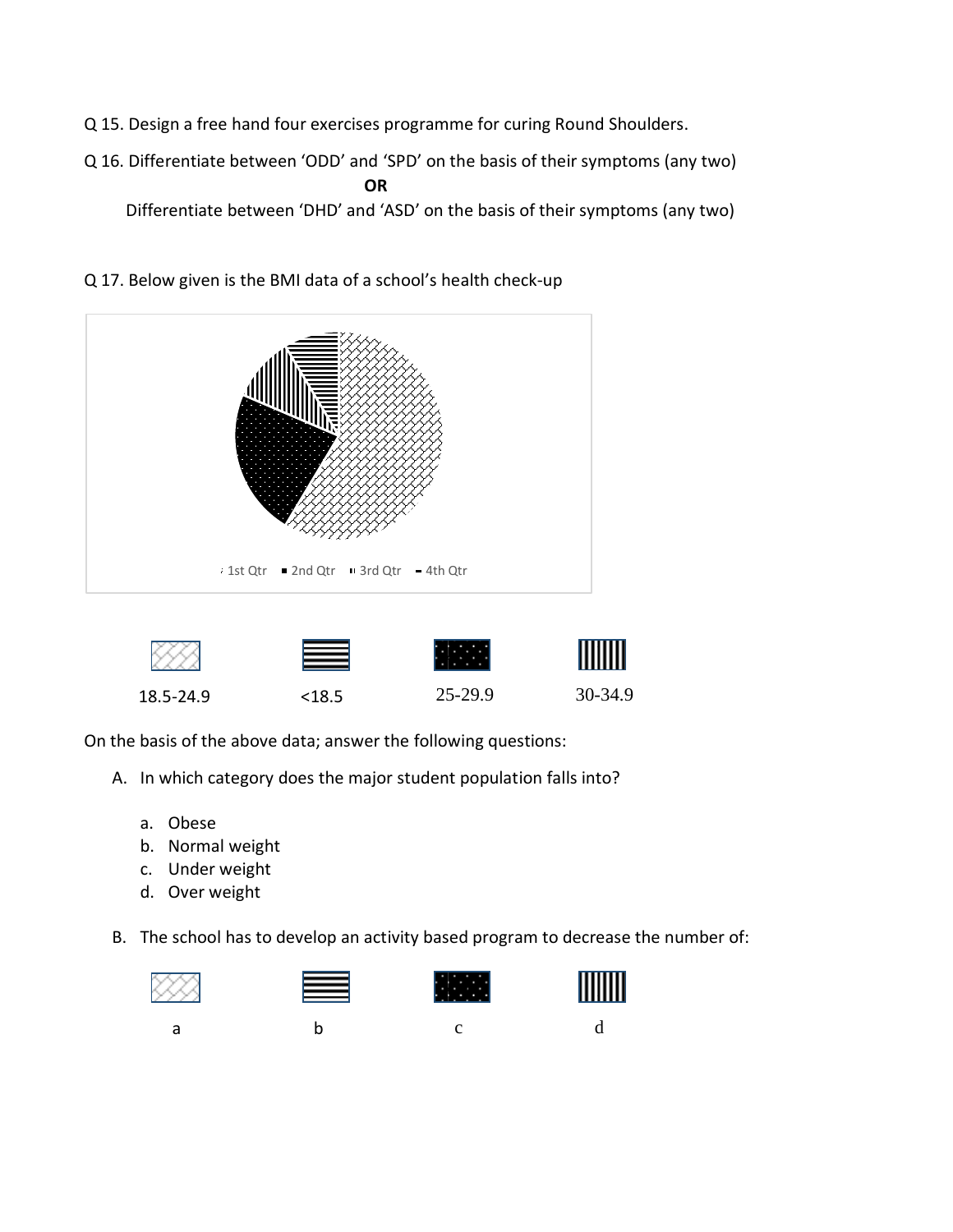C. Which category is related to underweight?



Q 18. Raman is a student of class VIII and is suffering from Obesity. During a recent medical check-up at school he was advised to practice yoga and participate in sports activities for curing it.

Based on this case answer the following questions:

- 1. The yoga instructor at the school has asked Raman to perform
	- a. Bhujangasana
	- b. Pawanmuktasana
	- c. Vajrasana
	- d. Chakrasana
- 2. The BMI index for an Obese person is
	- a. <18.5
	- b. 18.5-24.9
	- c. >30
	- d. >25
- 3 Due to the Obesity; Raman is also suffering from knock knees for which he is advised to
	- a. Walk on inner edge of foot
	- b. Walk on outer edge of foot
	- c. Walk on heels
	- d. Walk on toes
- Q 19. Compare any three Micro minerals on the basis of their sources and benefits.

 *OR* OR

Compare any three Fat soluble vitamins on the basis of their sources and benefits.

- Q 20. Create a flow chart for common Sports Injuries while enlisting the sub parts.
- Q 21. Name the tests used to calculate cardio vascular fitness. Write the formula for short term and long term fitness index and calculate long term fitness index if duration of exercise is 300 sec and sum of heart rate is 230.
- **OR**

List the components of General Motor fitness test. Explain any two of them in detail.

Q 22. State Newton's laws of motion and explain their implication in Sports of your choice.